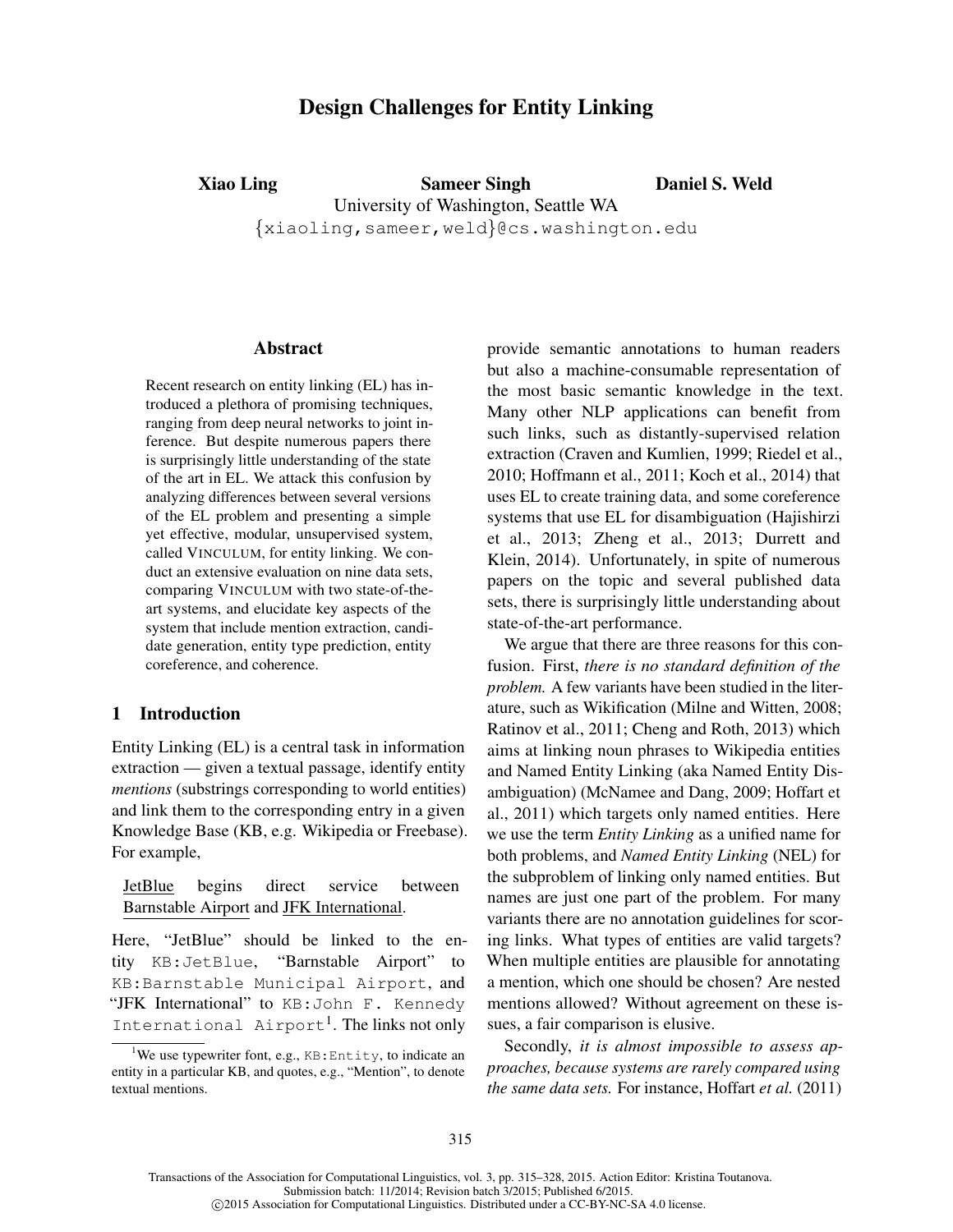developed a new data set (AIDA) based on the CoNLL 2003 Named Entity Recognition data set but failed to evaluate their system on MSNBC previously created by [\(Cucerzan, 2007\)](#page-12-7); Wikifier [\(Cheng](#page-12-5) [and Roth, 2013\)](#page-12-5) compared to the authors' previous system [\(Ratinov et al., 2011\)](#page-13-3) using the originally selected datasets but didn't evaluate using AIDA data.

Finally, when two end-to-end systems are compared, *it is rarely clear which aspect of a system makes one better than the other.* This is especially problematic when authors introduce complex mechanisms or nondeterministic methods that involve learning-based reranking or joint inference.

To address these problems, we analyze several significant inconsistencies among the data sets. To have a better understanding of the importance of various techniques, we develop a simple and modular, unsupervised EL system, VINCULUM. We compare VINCULUM to the two leading sophisticated EL systems on a comprehensive set of nine datasets. While our system does not consistently outperform the best EL system, it does come remarkably close and serves as a simple and competitive baseline for future research. Furthermore, we carry out an extensive ablation analysis, whose results illustrate 1) even a near-trivial model using CrossWikis [\(Spitkovsky and](#page-13-5) [Chang, 2012\)](#page-13-5) performs surprisingly well, and 2) incorporating a fine-grained set of entity types raises that level even higher. In summary, we make the following contributions:

- We analyze the differences among several versions of the entity linking problem, compare existing data sets and discuss annotation inconsistencies between them. (Sections [2](#page-1-0) & [3\)](#page-3-0)
- We present a simple yet effective, modular, unsupervised system, VINCULUM, for entity linking. We make the implementation open source and pub-licly available for future research.<sup>[2](#page-1-1)</sup> (Section [4\)](#page-4-0)
- We compare VINCULUM to 2 state-of-the-art systems on an extensive evaluation of 9 data sets. We also investigate several key aspects of the system including mention extraction, candidate generation, entity type prediction, entity coreference, and coherence between entities. (Section [5\)](#page-6-0)

## <span id="page-1-0"></span>2 No Standard Benchmark

In this section, we describe some of the key differences amongst evaluations reported in existing literature, and propose a candidate benchmark for EL.

## 2.1 Data Sets

Nine data sets are in common use for EL evaluation; we partition them into three groups. The UIUC group (ACE and MSNBC datasets) [\(Ratinov et al., 2011\)](#page-13-3), AIDA group (with dev and test sets) [\(Hoffart et](#page-12-6) [al., 2011\)](#page-12-6), and TAC-KBP group (with datasets ranging from the 2009 through 2012 competitions) [\(Mc-](#page-13-4)[Namee and Dang, 2009\)](#page-13-4). Their statistics are summarized in Table  $1<sup>3</sup>$  $1<sup>3</sup>$  $1<sup>3</sup>$ .

Our set of nine is not exhaustive, but most other datasets, *e.g.* CSAW [\(Kulkarni et al., 2009\)](#page-12-8) and AQUAINT [\(Milne and Witten, 2008\)](#page-13-2), annotate common concepts in addition to named entities. As we argue in Sec. [3.1,](#page-3-1) it is extremely difficult to define annotation guidelines for common concepts, and therefore they aren't suitable for evaluation. For clarity, this paper focuses on linking named entities. Similarly, we exclude datasets comprising Tweets and other short-length documents, since radically different techniques are needed for the specialized corpora.

Table [2](#page-2-0) presents a list of recent EL publications showing the data sets that they use for evaluation. The sparsity of this table is striking — apparently no system has reported the performance data from all three of the major evaluation groups.

## <span id="page-1-4"></span>2.2 Knowledge Base

Existing benchmarks have also varied considerably in the knowledge base used for link targets. Wikipedia has been most commonly used [\(Milne and Wit](#page-13-2)[ten, 2008;](#page-13-2) [Ratinov et al., 2011;](#page-13-3) [Cheng and Roth,](#page-12-5) [2013\)](#page-12-5), however datasets were annotated using different snapshots and subsets. Other KBs include Yago [\(Hoffart et al., 2011\)](#page-12-6), Freebase [\(Sil and Yates,](#page-13-6) [2013\)](#page-13-6), DBpedia [\(Mendes et al., 2011\)](#page-13-7) and a subset of Wikipedia [\(Mayfield et al., 2012\)](#page-13-8). Given that almost all KBs are descendants of Wikipedia, we use Wikipedia as the base KB in this work.<sup>[4](#page-1-3)</sup>

<span id="page-1-1"></span><sup>2</sup><http://github.com/xiaoling/vinculum>

<span id="page-1-2"></span><sup>&</sup>lt;sup>3</sup>An online appendix containing details of the datasets is available at [https://github.com/xiaoling/vinculum/](https://github.com/xiaoling/vinculum/raw/master/appendix.pdf) [raw/master/appendix.pdf](https://github.com/xiaoling/vinculum/raw/master/appendix.pdf).

<span id="page-1-3"></span><sup>&</sup>lt;sup>4</sup>Since the knowledge bases for all the data sets were around 2011, we use Wikipedia dump 20110513.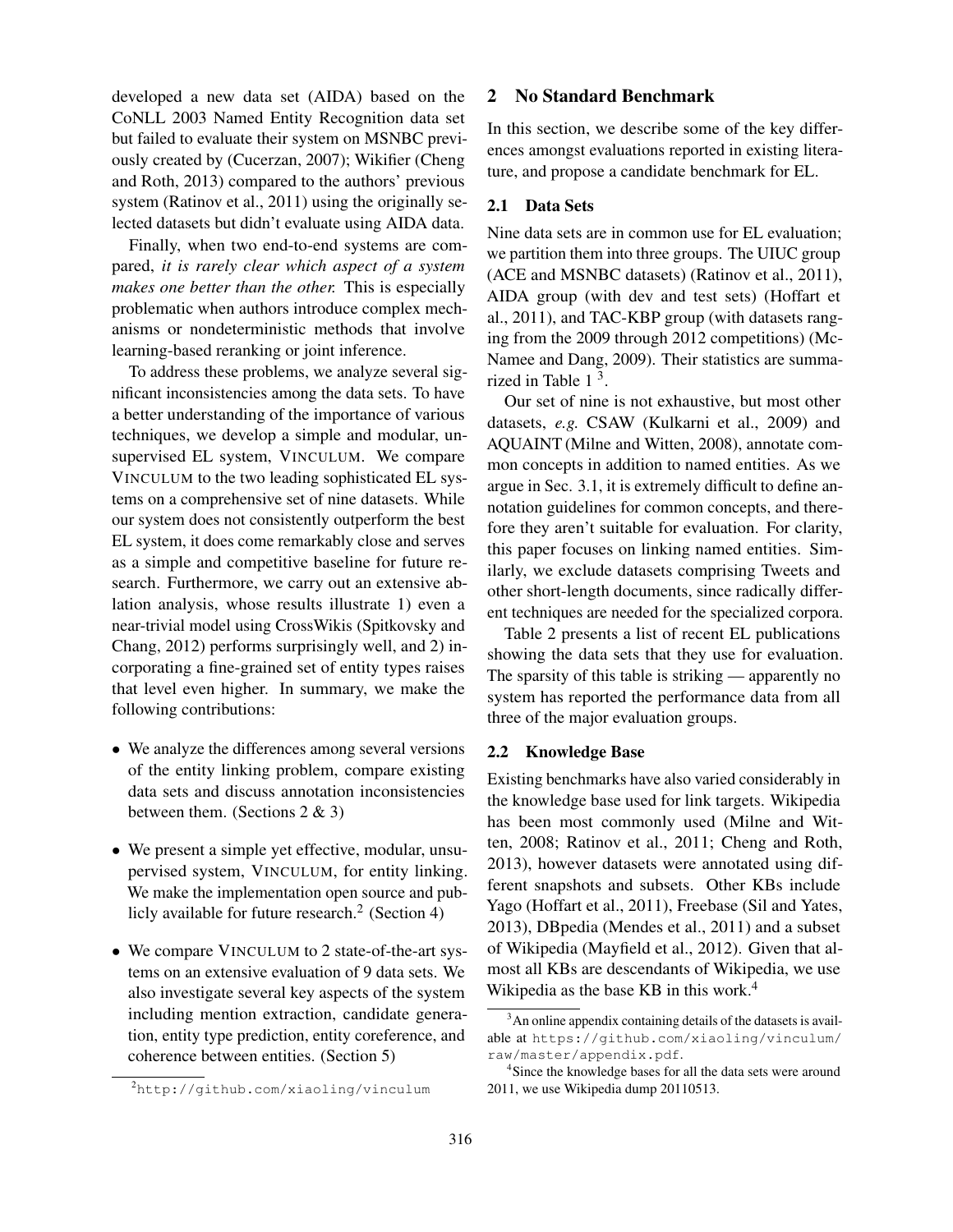| Group                            | Data Set          | # of Mentions       | <b>Entity Types</b>             | <b>KB</b>          | # of $NILs$       | Eval. Metric |
|----------------------------------|-------------------|---------------------|---------------------------------|--------------------|-------------------|--------------|
| <b>ACE</b><br>244<br><b>UIUC</b> |                   | Any Wikipedia Topic | Wikipedia                       | $\Omega$           | BOC <sub>F1</sub> |              |
|                                  | <b>MSNBC</b>      | 654                 | Any Wikipedia Topic             | Wikipedia          | $\overline{0}$    | <b>BOCF1</b> |
| <b>AIDA</b>                      | $AIDA$ -dev       | 5917                | PER, ORG, LOC, MISC             | Yago               | 1126              | Accuracy     |
|                                  | AIDA-test         | 5616                | PER, ORG, LOC, MISC             | Yago               | 1131              | Accuracy     |
|                                  | TAC <sub>09</sub> | 3904                | $PERT . ORGT . GPE$             | TAC $\subset$ Wiki | 2229              | Accuracy     |
|                                  | TAC <sub>10</sub> | 2250                | $PERT$ , ORG <sup>T</sup> , GPE | TAC $\subset$ Wiki | 1230              | Accuracy     |
| <b>TAC KBP</b>                   | TAC10T            | 1500                | $PERT$ , ORG <sup>T</sup> , GPE | $TAC \subset$ Wiki | 426               | Accuracy     |
|                                  | TAC <sub>11</sub> | 2250                | $PERT$ , ORG <sup>T</sup> , GPE | $TAC \subset$ Wiki | 1126              | $B^3$ +F1    |
|                                  | TAC <sub>12</sub> | 2226                | $PERT$ , ORG <sup>T</sup> , GPE | $TAC \subset Wiki$ | 1049              | $B^3 + F1$   |

Table 1: Characteristics of the nine NEL data sets. Entity types: The AIDA data sets include named entities in four NER classes, Person (PER), Organization (ORG), Location (LOC) and Misc. In TAC KBP data sets, both Person (PER<sup>T</sup>) and Organization entities (ORG<sup>T</sup>) are defined differently from their NER counterparts and geo-political entities (GPE), different from LOC, exclude places like KB:Central California. KB (Sec. [2.2\)](#page-1-4): The knowledge base used when each data was being developed. Evaluation Metric (Sec. [2.3\)](#page-2-1): Bag-of-Concept F1 is used as the evaluation metric in [\(Ratinov et al., 2011;](#page-13-3) [Cheng and Roth, 2013\)](#page-12-5).  $B^3$ + F1 used in TAC KBP measures the accuracy in terms of entity clusters, grouped by the mentions linked to the same entity.

| Data Set                |              |   |   |   |   |   |   | ACE MSNBC AIDA-test TAC09 TAC10 TAC11 TAC12 AQUAINT CSAW |   |
|-------------------------|--------------|---|---|---|---|---|---|----------------------------------------------------------|---|
| Cucerzan (2007)         |              | X |   |   |   |   |   |                                                          |   |
| Milne and Witten (2008) |              |   |   |   |   |   |   | X                                                        |   |
| Kulkarni et al. (2009)  |              | X |   |   |   |   |   |                                                          | X |
| Ratinov et al. (2011)   | $\mathbf{x}$ | X |   |   |   |   |   | X                                                        |   |
| Hoffart et al. $(2011)$ |              |   | X |   |   |   |   |                                                          |   |
| Han and Sun $(2012)$    |              |   |   | X |   |   |   |                                                          | X |
| He et al. $(2013a)$     |              |   | X |   | X |   |   |                                                          |   |
| He et al. (2013b)       | X            | X |   |   |   |   |   | X                                                        |   |
| Cheng and Roth (2013)   | $\mathbf{x}$ | X |   |   |   | X |   | X                                                        |   |
| Sil and Yates (2013)    | X            | X | X |   |   |   |   |                                                          |   |
| Li et al. $(2013)$      |              |   | X | X |   |   |   |                                                          |   |
| Cornolti et al. (2013)  |              | X | X |   |   |   |   |                                                          | X |
| TAC-KBP participants    |              |   |   | X | X | X | X |                                                          |   |

<span id="page-2-0"></span>Table 2: A sample of papers on entity linking with the data sets used in each paper (ordered chronologically). TAC-KBP proceedings comprise additional papers [\(McNamee and Dang, 2009;](#page-13-4) [Ji et al., 2010; Ji et al., 2010;](#page-12-13) [Mayfield et al.,](#page-13-8) [2012\)](#page-13-8). Our intention is not to exhaust related work but to illustrate how sparse evaluation impedes comparison.

NIL entities: In spite of Wikipedia's size, there are many real-world entities that are absent from the KB. When such a target is missing for a mention, it is said to link to a *NIL entity* [\(McNamee and Dang,](#page-13-4) [2009\)](#page-13-4) (aka out-of-KB or unlinkable entity [\(Hoffart](#page-12-14) [et al., 2014\)](#page-12-14)). In the TAC KBP, in addition to determining if a mention has no entity in the KB to link, all the mentions that represent the same real world entities must be clustered together. Since our focus is not to create new entities for the KB, NIL clustering is beyond the scope of this paper. The AIDA data sets similarly contain such NIL annotations whereas ACE and MSNBC omit these mentions altogether. We only evaluate whether a mention with no suitable entity in the KB is predicted as NIL.

#### <span id="page-2-1"></span>2.3 Evaluation Metrics

While a variety of metrics have been used for evaluation, there is little agreement on which one to use. However, this detail is quite important, since the choice of metric strongly biases the results. We describe the most common metrics below.

Bag-of-Concept F1 (ACE, MSNBC): For each document, a gold bag of Wikipedia entities is evaluated against a bag of system output entities requiring exact segmentation match. This metric may have its historical reason for comparison but is in fact flawed since it will obtain 100% F1 for an annotation in which every mention is linked to the wrong entity, but the bag of entities is the same as the gold bag.

Micro Accuracy (TAC09, TAC10, TAC10T): For a list of given mentions, the metric simply measures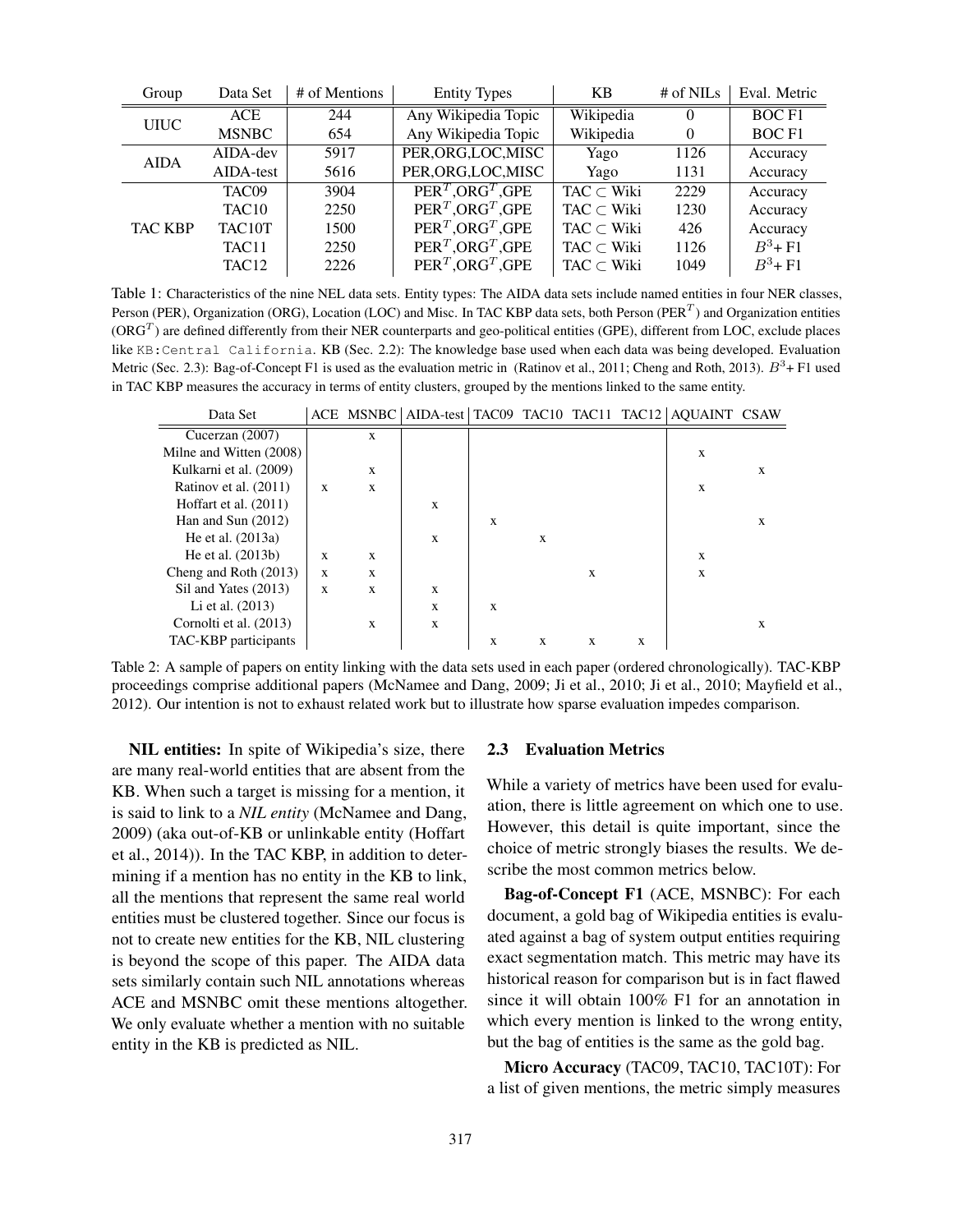the percentage of correctly predicted links.

TAC-KBP  $B^3$ + F1 (TAC11, TAC12): The mentions that are predicted as NIL entities are required to be clustered according to their identities (NIL clustering). The overall data set is evaluated using a entity cluster-based  $B^3$ + F1.

NER-style F1 (AIDA): Similar to official CoNLL NER F1 evaluation, a link is considered correct only if the mention matches the gold boundary *and* the linked entity is also correct. A wrong link with the correct boundary penalizes both precision and recall.

We note that Bag-of-Concept F1 is equivalent to the measure for Concept-to-Wikipedia task proposed in [\(Cornolti et al., 2013\)](#page-12-12) and NER-style F1 is the same as strong annotation match. In the experiments, we use the official metrics for the TAC data sets and NER-style F1 for the rest.

# <span id="page-3-0"></span>3 No Annotation Guidelines

Not only do we lack a common data set for evaluation, but most prior researchers fail to even *define* the problem under study, before developing algorithms. Often an overly general statement such as annotating the mentions to "referent Wikipedia pages" or "corresponding entities" is used to describe which entity link is appropriate. This section shows that failure to have a detailed annotation guideline causes a number of key inconsistencies between data sets. A few assumptions are subtly made in different papers, which makes direct comparisons unfair and hard to comprehend.

### <span id="page-3-1"></span>3.1 Entity Mentions: Common or Named?

Which entities deserve links? Some argue for restricting to *named* entities. Others argue that any phrase that *can* be linked to a Wikipedia entity adds value. Without a clear answer to this issue, any data set created will be problematic. It's not fair to penalize a NEL system for skipping a common noun phrases; nor would it be fair to lower the precision of a system that "incorrectly" links a common concept. However, we note that including mentions of common concepts is actually quite problematic, since the choice is highly subjective.

Example 1 In December 2008, Hoke was hired as the head football coach at San Diego State University. (Wikipedia)

At first glance, KB:American football seems the gold-standard link. However, there is another entity KB:College football, which is clearly also, if not more, appropriate. If one argues that KB:College football should be the right choice given the context, what if KB:College football does not exist in the KB? Should NIL be returned in this case? The question is unanswered.<sup>[5](#page-3-2)</sup>

For the rest of this paper, we focus on the (better defined) problem of solely linking named entities.<sup>[6](#page-3-3)</sup> AQUAINT and CSAW are therefore not used for evaluation due to an disproportionate number of common concept annotations.

## <span id="page-3-4"></span>3.2 How Specific Should Linked Entities Be?

It is important to resolve disagreement when more than one annotation is plausible. The TAC-KBP annotation guidelines [\(tac, 2012\)](#page-13-10) specify that different iterations of the same organization (e.g. the KB:111th U.S. Congress and the KB:112th U.S. Congress) should not be considered as distinct entities. Unfortunately, this is not a common standard shared across the data sets, where often the most specific possible entity is preferred.

Example 2 Adams and Platt are both injured and will miss England's opening World Cup qualifier against Moldova on Sunday. (AIDA)

Here the mention "World Cup" is labeled as KB:1998 FIFA World Cup, a specific occurrence of the event KB:FIFA World Cup.

It is indeed difficult to decide how specific the gold link should be. Given a static knowledge base, which is often incomplete, one cannot always find the most specific entity. For instance, there is no Wikipedia page for the KB:116th U.S. Congress because the Congress has not been elected yet. On the other hand, using general concepts can cause troubles for machine reading. Consider *president-of* relation extraction on the following sentence.

Example 3 Joe Biden is the Senate President in the 113th United States Congress.

<span id="page-3-2"></span><sup>&</sup>lt;sup>5</sup>Note that linking common noun phrases is closely related to Word Sense Disambiguation [\(Moro et al., 2014\)](#page-13-11).

<span id="page-3-3"></span><sup>&</sup>lt;sup>6</sup>We define *named entity mention* extensionally: any name uniquely referring to one entity of a predefined class, e.g. a specific person or location.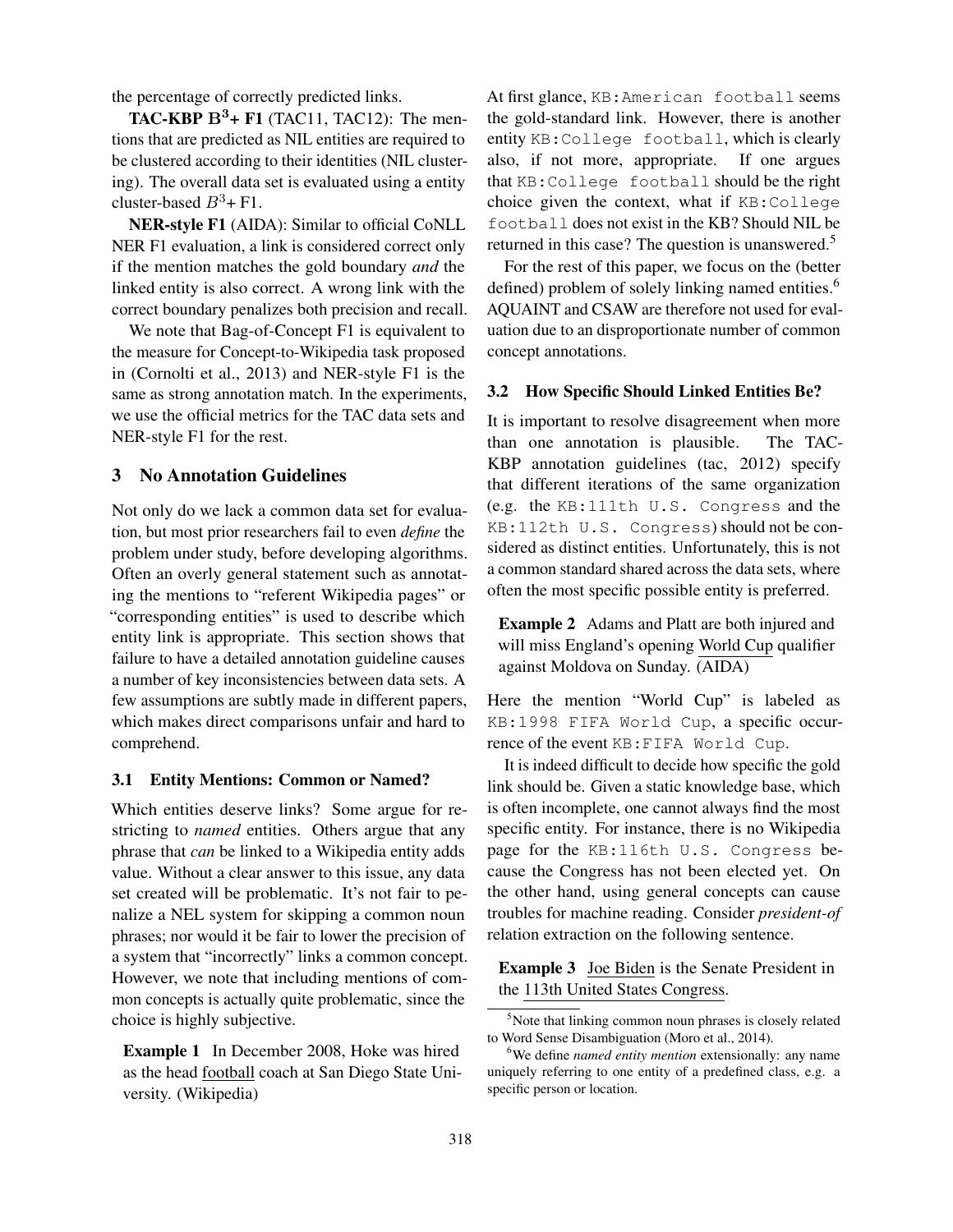

<span id="page-4-3"></span>Figure 1: Entities divided by their types. For named entities, the solid squares represent 4 CoNLL(AIDA) classes; the red dashed squares display 3 TAC classes; the shaded rectangle depicts common concepts.

Failure to distinguish different Congress iterations would cause an information extraction system to falsely extracting the fact that KB:Joe Biden is the Senate President of the KB:United States Congress at all times!

## <span id="page-4-4"></span>3.3 Metonymy

Another situation in which more than one annotation is plausible is metonymy, which is a way of referring to an entity not by its own name but rather a name of some other entity it is associated with. A common example is to refer to a country's government using its capital city.

Example 4 Moscow's as yet undisclosed proposals on Chechnya's political future have , meanwhile, been sent back to do the rounds of various government departments. (AIDA)

The mention here, "Moscow", is labeled as KB:Government of Russia in AIDA. If this sentence were annotated in TAC-KBP, it would have been labeled as KB: Moscow (the city) instead. Even the country KB:Russia seems to be a valid label. However, neither the city nor the country can actually *make a proposal*. The real entity in play is KB:Government of Russia.

## 3.4 Named Entities, But of What Types?

Even in the data sets consisting of solely named entities, the types of the entities vary and therefore the data distribution differs. TAC-KBP has a clear definition of what types of entities require links, namely Person, Organization and Geo-political entities. AIDA, which adopted the NER data set from the CoNLL shared task, includes entities from 4 classes, Person, Organization, Location and Misc.<sup>[7](#page-4-1)</sup> Compared to the AIDA entity types, it is obvious that TAC-KBP is more restrictive, since it does not have Misc. entities (e.g. KB:FIFA World Cup). Moreover, TAC entities don't include fictional characters or organizations, such as KB:Sherlock Holmes. TAC GPEs include some geographical regions, such as KB:France, but exclude those without governments, such as KB:Central California or locations such as KB:Murrayfield Stadium. [8](#page-4-2) Figure [1](#page-4-3) summarizes the substantial differences between the two type sets.

## 3.5 Can Mention Boundaries Overlap?

We often see one entity mention nested in another. For instance, a U.S. city is often followed by its state, such as "Portland, Oregon". One can split the whole mention to individual ones, "Portland" for the city and "Oregon" for the city's state. AIDA adopts this segmentation. However, annotations in an early TAC-KBP dataset (2009) select the whole span as the mention. We argue that all three mentions make sense. In fact, knowing the structure of the mention would facilitate the disambiguation (i.e. the state name provides enough context to uniquely identify the city entity). Besides the mention segmentation, the links for the nested entities may also be ambiguous.

Example 5 Dorothy Byrne, a state coordinator for the Florida Green Party, said she had been inundated with angry phone calls and e-mails from Democrats, but has yet to receive one regretful note from a Nader voter.

The gold annotation from ACE is KB:Green Party of Florida even though the mention doesn't contain "Florida" and can arguably be linked to KB:US Green Party.

## <span id="page-4-0"></span>4 A Simple & Modular Linking Method

In this section, we present VINCULUM, a simple, unsupervised EL system that performs comparably to the state of the art. As input, VINCULUM takes a plain-text document  $d$  and outputs a set of segmented mentions with their associated entities  $A_d = \{(m_i, l_i)\}\.$  VINCULUM begins with mention extraction. For each identified mention m, candidate entities  $C_m = \{c_j\}$  are generated for linking. VINCULUM assigns each candidate a linking score

<span id="page-4-1"></span><sup>7&</sup>lt;br>[http://www.cnts.ua.ac.be/conll2003/ner/](http://www.cnts.ua.ac.be/conll2003/ner/annotation.txt) [annotation.txt](http://www.cnts.ua.ac.be/conll2003/ner/annotation.txt)

<span id="page-4-2"></span><sup>8</sup> <http://nlp.cs.rpi.edu/kbp/2014/elquery.pdf>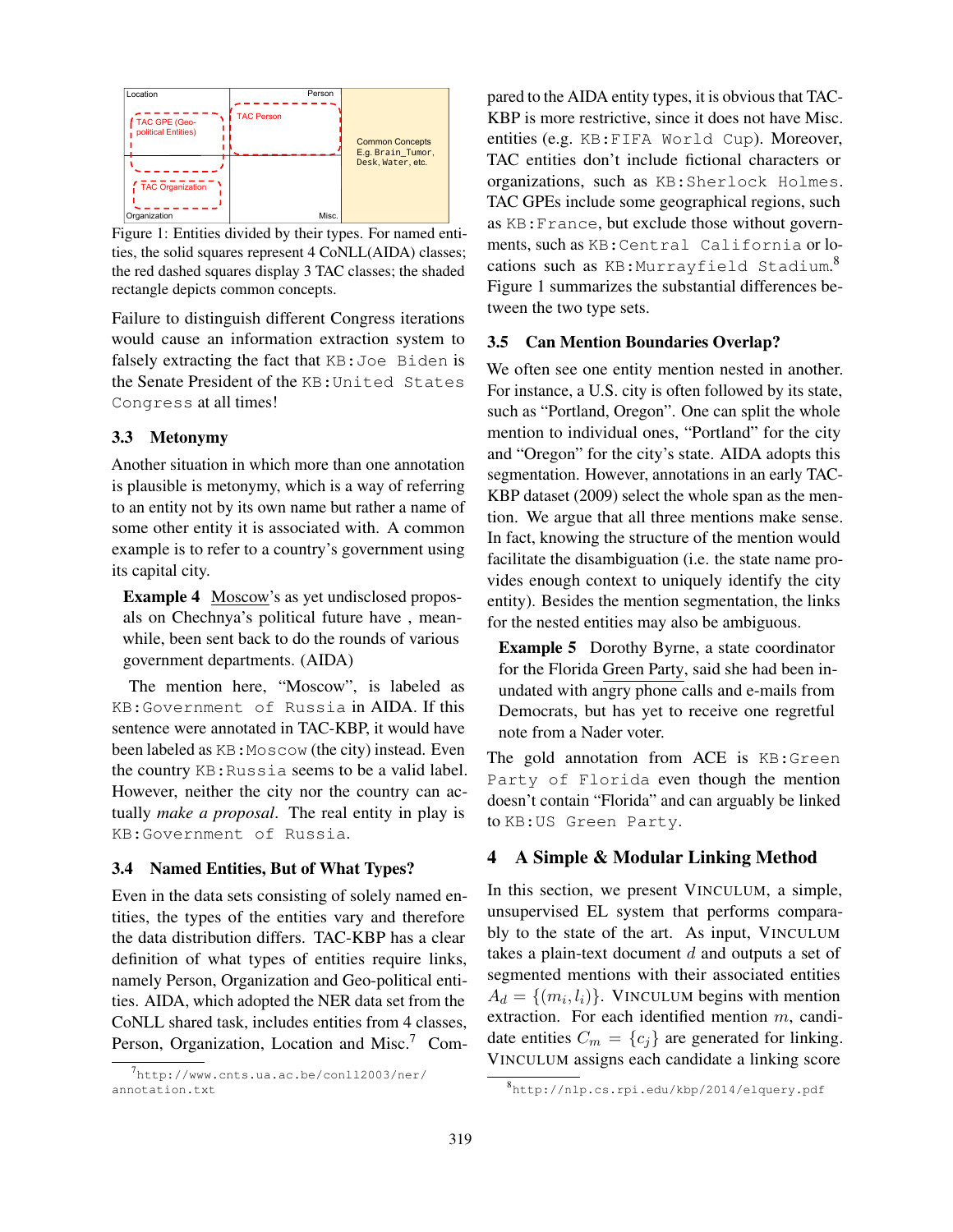

<span id="page-5-0"></span>Figure 2: The process of finding the best entity for a mention. All possible entities are sifted through as VINCULUM proceeds at each stage with a widening range of context in consideration.

 $s(c_i | m, d)$  based on the entity type compatibility, its coreference mentions, and other entity links around this mention. The candidate entity with the maximum score, *i.e.*  $l = \arg \max_{s \in C} s(c|m, d)$ , is picked as  $c \in C_m$ the predicted link of  $m$ .

Figure [2](#page-5-0) illustrates the linking pipeline that follows mention extraction. For each mention, VINCULUM ranks the candidates at each stage based on an ever widening context. For example, candidate generation (Section [4.2\)](#page-5-1) merely uses the mention string, entity typing (Section [4.3\)](#page-5-2) uses the sentence, while coreference (Section [4.4\)](#page-5-3) and coherence (Section [4.5\)](#page-6-1) use the full document and Web respectively. Our pipeline mimics the sieve structure introduced in [\(Lee et al.,](#page-13-12) [2013\)](#page-13-12), but instead of merging coreference clusters, we adjust the probability of candidate entities at each stage. The modularity of VINCULUM enables us to study the relative impact of its subcomponents.

#### 4.1 Mention Extraction

The first step of EL extracts potential mentions from the document. Since VINCULUM restricts attention to named entities, we use a Named Entity Recognition (NER) system [\(Finkel et al., 2005\)](#page-12-15). Alternatively, an NP chunker may be used to identify the mentions.

#### <span id="page-5-1"></span>4.2 Dictionary-based Candidate Generation

While in theory a mention could link to any entity in the KB, in practice one sacrifices little by restricting attention to a subset (dozens) precompiled using a dictionary. A common way to build such a dictionary D is by crawling Web pages and aggregating anchor links that point to Wikipedia pages. The frequency with which a mention (anchor text),  $m$ , links to a particular entity (anchor link),  $c$ , allows one to estimate the conditional probability  $p(c|m)$ . We adopt the CrossWikis dictionary, which was computed from a Google crawl of the Web [\(Spitkovsky and Chang,](#page-13-5) [2012\)](#page-13-5). The dictionary contains more than 175 million unique strings with the entities they may represent. In the literature, the dictionary is often built from the anchor links within the Wikipedia website (e.g., [\(Ratinov et al., 2011;](#page-13-3) [Hoffart et al., 2011\)](#page-12-6)).

In addition, we employ two small but precise dictionaries for U.S. state abbreviations and demonyms when the mention satisfies certain conditions. For U.S. state abbreviations, a comma before the mention is required. For demonyms, we ensure that the mention is either an adjective or a plural noun.

## <span id="page-5-2"></span>4.3 Incorporating Entity Types

For an ambiguous mention such as "Washington", knowing that the mention denotes a person allows an EL system to promote KB:George Washington while lowering the rank of the capital city in the candidate list. We incorporate this intuition by combining it probabilistically with the CrossWikis prior.

$$
p(c|m, s) = \sum_{t \in T} p(c, t|m, s) = \sum_{t \in T} p(c|m, t, s)p(t|m, s) ,
$$

where s denotes the sentence containing this mention  $m$  and  $T$  represents the set of all possible types. We assume the candidate  $c$  and the sentential context s are conditionally independent if both the mention  $m$  and its type  $t$  are given. In other words,  $p(c|m, t, s) = p(c|m, t)$ , the RHS of which can be estimated by renormalizing  $p(c|m)$  w.r.t. type t:

$$
p(c|m,t) = \frac{p(c|m)}{\sum_{c \mapsto t} p(c|m)}
$$

,

where  $c \mapsto t$  indicates that t is one of c's entity types.<sup>[9](#page-5-4)</sup> The other part of the equation,  $p(t|m, s)$ , can be estimated by any off-the-shelf Named Entity Recognition system, *e.g.* [Finkel et al. \(2005\)](#page-12-15) and [Ling](#page-13-13) [and Weld \(2012\)](#page-13-13).

#### <span id="page-5-3"></span>4.4 Coreference

It is common for entities to be mentioned more than once in a document. Since some mentions are less ambiguous than others, it makes sense to use the

<span id="page-5-4"></span><sup>&</sup>lt;sup>9</sup>We notice that an entity often has multiple appropriate types, e.g. a school can be either an organization or a location depending on the context. We use Freebase to provide the entity types and map them appropriately to the target type set.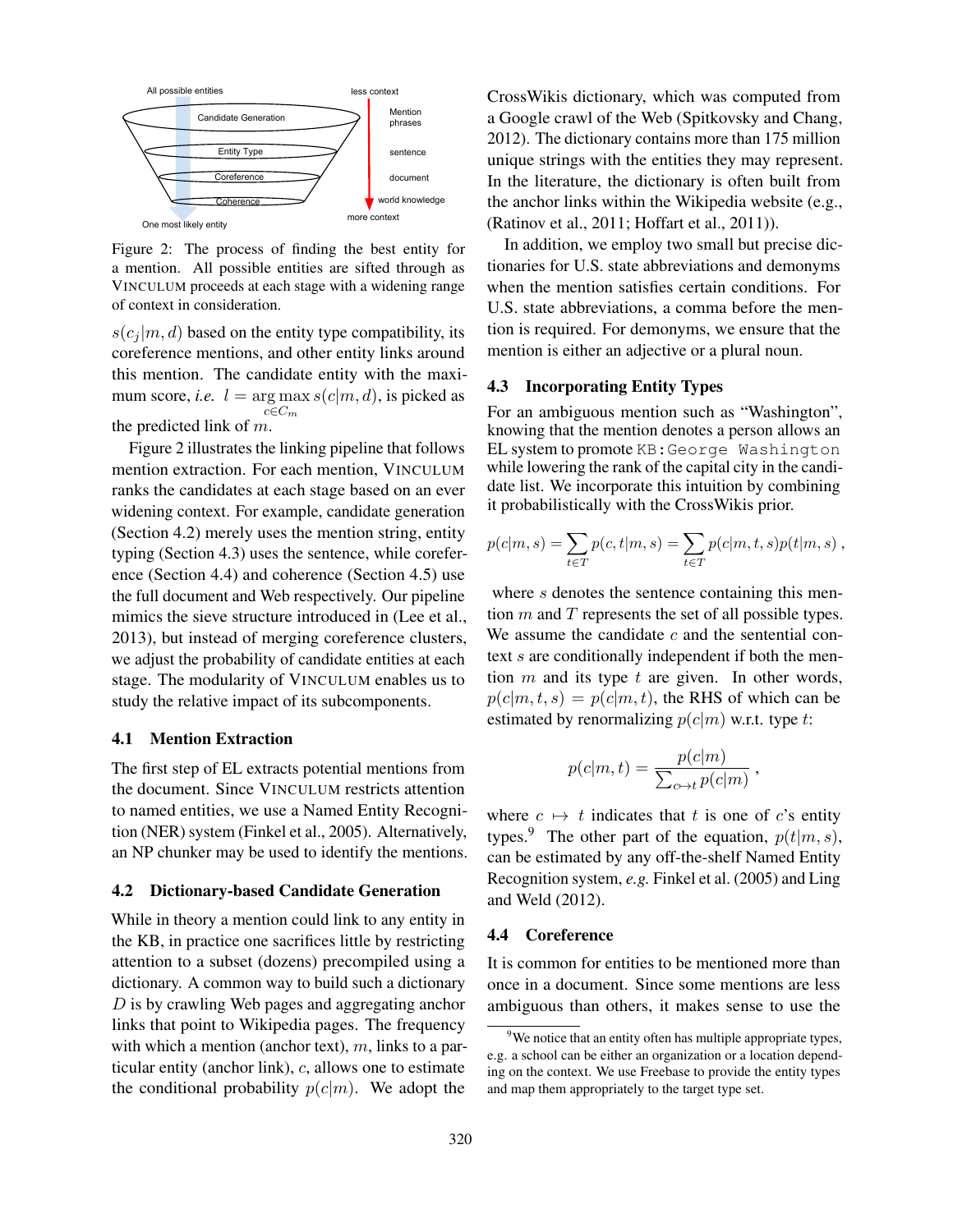most representative mention for linking. To this end, VINCULUM applies a coreference resolution system (*e.g.* [Lee et al. \(2013\)](#page-13-12)) to cluster coreferent mentions. The representative mention of a cluster is chosen for linking.[10](#page-6-2) While there are more sophisticated ways to integrate EL and coreference [\(Hajishirzi et al., 2013\)](#page-12-3), VINCULUM's pipeline is simple and modular.

## <span id="page-6-1"></span>4.5 Coherence

When KB: Barack Obama appears in a document, it is more likely that the mention "Washington" represents the capital KB:Washington, D.C. as the two entities are semantically related, and hence the joint assignment is *coherent*. A number of researchers found inclusion of some version of coherence is beneficial for EL [\(Cucerzan, 2007;](#page-12-7) [Milne](#page-13-2) [and Witten, 2008;](#page-13-2) [Ratinov et al., 2011;](#page-13-3) [Hoffart et al.,](#page-12-6) [2011;](#page-12-6) [Cheng and Roth, 2013\)](#page-12-5). For incorporating it in VINCULUM, we seek a document-wise assignment of entity links that maximizes the sum of the coherence scores between each pair of entity links predicted in the document  $d$ , *i.e.*  $1 \leq i < j \leq |M_d|$  $\phi(l_{m_i},l_{m_j})$ 

where  $\phi$  is a function that measures the coherence between two entities,  $M_d$  denotes the set of all the mentions detected in d and  $l_{m_i}$  ( $l_{m_j}$ ) is one of the candidates of  $m_i(m_j)$ . Instead of searching for the exact solution in a brute-force manner  $(O(|C|^{|M_d|}))$ where  $|C| = \max_{m \in M_d} |C_m|$ , we isolate each mention and greedily look for the best candidate by fixing the predictions of other mentions, allowing linear time search  $(O(|C| \cdot |M_d|)).$ 

Specifically, for a mention  $m$  and each of its candidates, we compute a score,  $coh(c)$  = 1  $|P_d|-1$  $\sum \phi(p, c), c \in C_m$ , where  $P_d$  is the  $p \in P_d \setminus \{p_m\}$ 

union of all intermediate links  $\{p_m\}$  in the document. Since both measures take values between 0 and 1, we denote the coherence score  $coh(c)$  as  $p_{\phi}(c|P_d)$ , the conditional probability of an entity given other entities in the document. The final score of a candidate is the sum of coherence  $p_{\phi}(c|P_d)$  and type compatibility  $p(c|m, s)$ .

Two coherence measures have been found to be useful: Normalized Google Distance (NGD) [\(Milne](#page-13-2) [and Witten, 2008;](#page-13-2) [Ratinov et al., 2011\)](#page-13-3) and relational score [\(Cheng and Roth, 2013\)](#page-12-5). NGD between two entities  $c_i$  and  $c_j$  is defined based on the link structure between Wikipedia articles as follows:  $\phi_{NGD}(c_i, c_j)$  =  $1 - \frac{\log(\max(|L_i|, |L_i|)) - \log(|L_i \cap L_j|)}{\log(W) - \log(\min(|L_i|, |L_i|))}$  $\psi_{NGD}(G, G) = 1$   $\log(W) - \log(\min(|L_i|, |L_i|))$ <br>where  $L_i$  and  $L_j$  are the incoming (or outgoing) links in the Wikipedia articles for  $c_i$  and  $c_j$  respectively and  $W$  is the total number of entities in Wikipedia. The relational score between two entities is a binary indicator whether a relation exists between them. We use Freebase  $11$  as the source of the relation triples  $F = \{(sub, rel, obj)\}\.$  Relational coherence  $\phi_{REL}$ is thus defined as

$$
\phi_{REL}(e_i, e_j) = \begin{cases} 1 & \exists r, (e_i, r, e_j) \text{ or } (e_j, r, e_i) \in F \\ 0 & \text{otherwise.} \end{cases}
$$

## <span id="page-6-0"></span>5 Experiments

In this section, we present experiments to address the following questions:

- Is NER sufficient to identify mentions? (Sec. [5.1\)](#page-6-4)
- How much does candidate generation affect final EL performance? (Sec. [5.2\)](#page-7-0)
- How much does entity type prediction help EL? What type set is most appropriate? (Sec. [5.3\)](#page-8-0)
- How much does coherence improve the EL results? (Sec. [5.4\)](#page-8-1)
- How well does VINCULUM perform compared to the state-of-the-art? (Sec. [5.5\)](#page-8-2)
- Finally, which of VINCULUM's components contribute the most to its performance? (Sec. [5.6\)](#page-9-0)

## <span id="page-6-4"></span>5.1 Mention Extraction

We start by using Stanford NER for mention extraction and measure its efficacy by the recall of correct mentions shown in Table [3.](#page-7-1) TAC data sets are not included because the mention strings are given in that competition. The results indicate that at least 10% of the gold-standard mentions are left out when NER,

<span id="page-6-2"></span> $10$ Note that the representative mention in coreference resolution is not always the best mention for linking. When the representative mention contains a relative clause, we use the submention without the clause, which is favorable for candidate generation. When the representative mention is a location, a longer, non-conjunctive mention is preferred if possible. We also apply some heuristics to find organization acronyms, etc.

<span id="page-6-3"></span><sup>&</sup>lt;sup>11</sup>The mapping between Freebase and Wikipedia is provided at <https://developers.google.com/freebase>.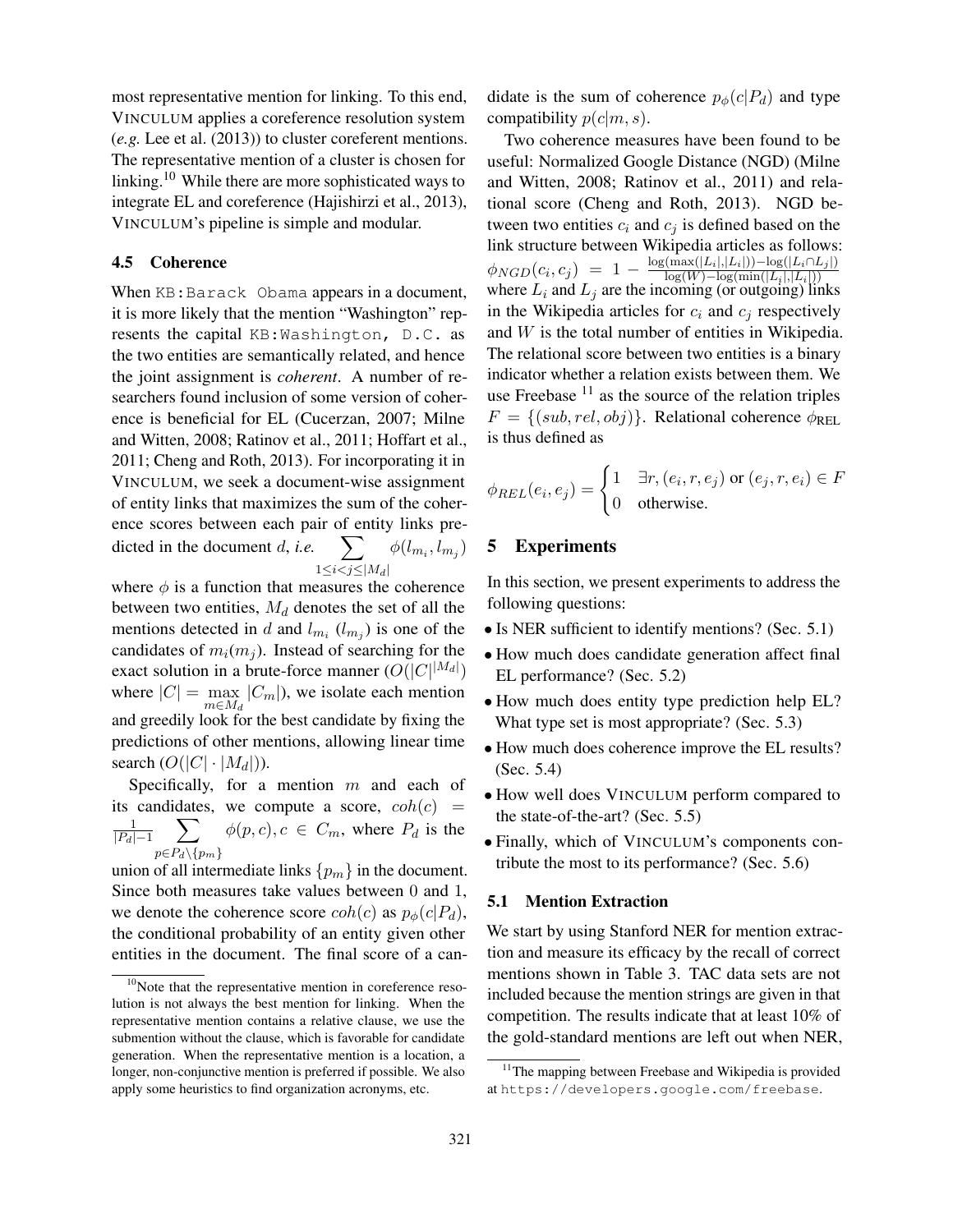|                                                                                                                                                                                      |  |  |                                 | ACE   MSNBC   AIDA-dev   AIDA-test |  |
|--------------------------------------------------------------------------------------------------------------------------------------------------------------------------------------|--|--|---------------------------------|------------------------------------|--|
|                                                                                                                                                                                      |  |  | $R$ $P$ $R$ $P$ $R$ $P$ $R$ $P$ |                                    |  |
| NER 89.7 10.9 77.7 65.5 89.0 75.6 87.1 74.0<br>+NP 96.0 2.4 90.2 12.4 94.7 21.2 92.2 21.8<br>+DP 96.8 1.8 90.8 9.3 95.8 14.0 93.8 13.5<br>+NP+DP 98.0 1.2 92.0 5.8 95.9 9.4 94.1 9.4 |  |  |                                 |                                    |  |
|                                                                                                                                                                                      |  |  |                                 |                                    |  |
|                                                                                                                                                                                      |  |  |                                 |                                    |  |
|                                                                                                                                                                                      |  |  |                                 |                                    |  |

<span id="page-7-1"></span>Table 3: Performance(%, R: Recall; P: Precision) of the correct mentions using different mention extraction strategies. ACE and MSNBC only annotate a subset of all the mentions and therefore the absolute values of precision are largely underestimated.

alone, is used to detect mentions. Some of the missing mentions are noun phrases without capitalization, a well-known limitation of automated extractors. To recover them, we experiment with an NP chunker (NP) [12](#page-7-2) and a deterministic noun phrase extractor based on parse trees (DP). Although we expect them to introduce spurious mentions, the purpose is to estimate an upper bound for mention recall. The results confirm the intuition: both methods improve recall, but the effect on precision is prohibitive. Therefore, we only use NER in subsequent experiments. Note that the recall of mention extraction is an upper bound of the recall of end-to-end predictions.

## <span id="page-7-0"></span>5.2 Candidate Generation

In this section, we inspect the performance of candidate generation. We compare CrossWikis with an intra-Wikipedia dictionary  $13$  and Freebase Search API<sup>[14](#page-7-4)</sup>. Each candidate generation component takes a mention string as input and returns an ordered list of candidate entities representing the mention. The candidates produced by Crosswikis and the intra-Wikipedia dictionary are ordered by their conditional probabilities given the mention string. Freebase API provides scores for the entities using a combination of text similarity and an in-house entity relevance score. We compute candidates for the union of all the non-NIL mentions from all 9 data sets and measure their efficacy by recall  $@k$ . From Figure [3,](#page-7-5) it is clear that CrossWikis outperforms both the intra-Wikipedia dictionary and Freebase Search API for almost all  $k$ . The intra-Wikipedia dictionary is on a par with CrossWikis at  $k = 1$  but in general has a

<span id="page-7-2"></span>

<span id="page-7-4"></span><span id="page-7-3"></span><sup>&</sup>lt;sup>13</sup>adopted from AIDA [\(Hoffart et al., 2011\)](#page-12-6)



<span id="page-7-5"></span>Figure 3: Recall@k on an aggregate of nine data sets, comparing three candidate generation methods.



<span id="page-7-7"></span>Figure 4: Recall@k using CrossWikis for candidate generation, split by data set. 30 is chosen to be the cut-off value in consideration of both efficiency and accuracy.

lower coverage of the gold candidates compared to CrossWikis [15](#page-7-6). Freebase API offers a better coverage than the intra-Wikipedia dictionary but is less efficient than CrossWikis. In other words, Freebase API needs a larger cut-off value to include the gold entity in the candidate set.

Using CrossWikis for candidate generation, we plot the recall  $@k$  curves per data set (Figure [4\)](#page-7-7). To our surprise, in most data sets, CrossWikis alone can achieve more than 70% recall@1. The only exceptions are TAC11 and TAC12 because the organizers intentionally selected the mentions that are highly ambiguous such as "ABC" and/or incomplete such as "Brown". For efficiency, we set a cut-off threshold at  $30$  ( $> 80\%$  recall for all but one data set). Note that Crosswikis itself can be used a context-insensitive EL system by looking up the mention string and predicting the entity with the highest conditional probability. The second row in Table [4](#page-8-3) presents the results using this simple baseline. Crosswikis alone, using only the mention string, has a fairly reasonable performance.

<sup>14</sup>[https://www.googleapis.com/freebase/v1/](https://www.googleapis.com/freebase/v1/search) [search](https://www.googleapis.com/freebase/v1/search), restricted to no more than 220 candidates per query.

<span id="page-7-6"></span><sup>&</sup>lt;sup>15</sup>We also compared to another intra-Wikipedia dictionary (Table 3 in [\(Ratinov et al., 2011\)](#page-13-3)). A recall of 86.85% and 88.67% is reported for ACE and MSNBC, respectively, at a cutoff level of 20. CrossWikis has a recall of 90.1% and 93.3% at the same cut-off.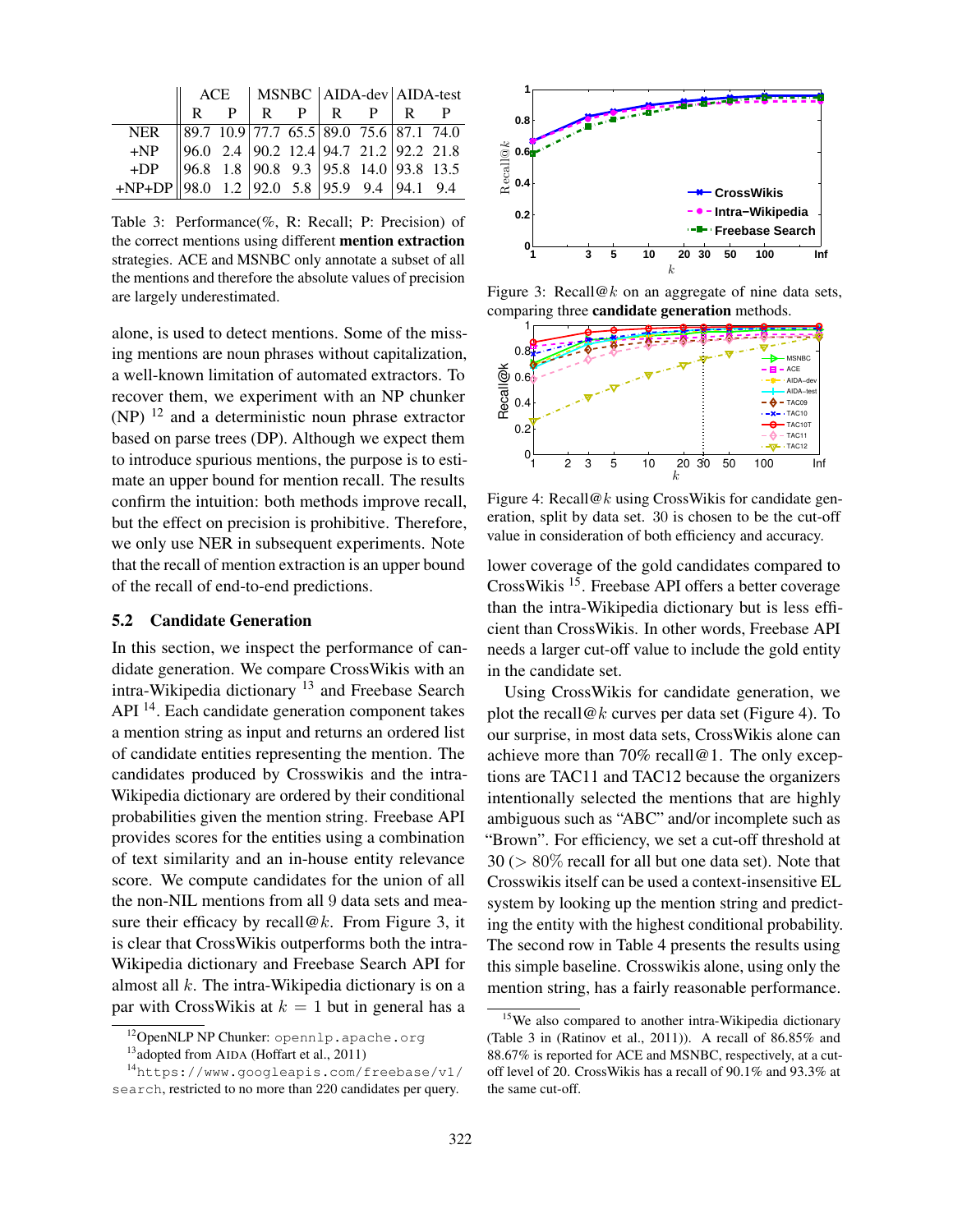| Approach                  |      |      |      |      |      | TAC09 TAC10 TAC10T TAC11 TAC12 AIDA-dev AIDA-test ACE MSNBC |      |      |      |
|---------------------------|------|------|------|------|------|-------------------------------------------------------------|------|------|------|
| $CrossWikis$ only $\vert$ | 80.4 | 85.6 | 86.9 | 78.5 | 62.4 | 62.6                                                        | 60.4 | 87.7 | 70.3 |
| $+NER$                    | 79.2 | 83.3 | 85.1 | 76.6 | 61.1 | 66.4                                                        | 66.2 | 77.0 | 71.8 |
| $+FIGER$                  | 81.0 | 86.1 | 86.9 | 78.8 | 63.5 | 66.7                                                        | 64.6 | 87.7 | 75.4 |
| $+NER(GOLD)$              | 85.7 | 87.4 | 88.0 | 80.1 | 66.7 | 72.6                                                        | 72.0 | 89.3 | 83.3 |
| $+FIGER(GOLD)$            | 84.1 | 88.8 | 89.0 | 81.6 | 66.1 | 76.2                                                        | 76.5 | 91.8 | 87.4 |

<span id="page-8-3"></span>Table 4: Performance (%) after **incorporating entity types**, comparing two sets of entity types (NER and FIGER). Using a set of fine-grained entity types (FIGER) generally achieves better results.

## <span id="page-8-0"></span>5.3 Incorporating Entity Types

Here we investigate the impact of the entity types on the linking performance. The most obvious choice is the traditional NER types  $(T<sub>NER</sub>)$ {PER, ORG, LOC, MISC}). To predict the types of the mentions, we run Stanford NER [\(Finkel et al.,](#page-12-15) [2005\)](#page-12-15) and set the predicted type  $t_m$  of each mention m to have probability 1 (*i.e.*  $p(t_m|m, s) = 1$ ). As to the types of the entities, we map their Freebase types to the four NER types<sup>[16](#page-8-4)</sup>.

A more appropriate choice is 112 fine-grained entity types introduced by [Ling and Weld \(2012\)](#page-13-13) in FIGER, a publicly available package <sup>[17](#page-8-5)</sup>. These finegrained types are not disjoint, i.e. each mention is allowed to have more than one type. For each mention, FIGER returns a set of types, each of which is accompanied by a score,  $t_{\text{FIGER}}(m) = \{(t_i, g_i):$  $t_i \in T_{\text{FIGER}}$ . A softmax function is used to probabilistically interpret the results as follows:

$$
p(t_j|m, s) = \begin{cases} \frac{1}{Z} \exp(g_j) & \text{if } (t_j, g_j) \in t_{\text{FIGER}}(m), \\ 0 & \text{otherwise} \end{cases}
$$

where  $Z = \sum_{(t_k,g_k) \in t_{\text{FIGER}}(m)} \exp(g_k)$ .

We evaluate the utility of entity types in Table [4,](#page-8-3) which shows that using NER typically worsens the performance. This drop may be attributed to the rigid binary values for type incorporation; it is hard to output the probabilities of the entity types for a mention given the chain model adopted in Stanford NER. We also notice that FIGER types consistently improve the results across the data sets, indicating that a finer-grained type set may be more suitable for the entity linking task.

To further confirm this assertion, we simulate the scenario where the gold types are provided for each mention (the oracle types of its gold entity). The performance is significantly boosted with the assistance from the gold types, which suggests that a better performing NER/FIGER system can further improve performance. Similarly, we notice that the results using FIGER types almost consistently outperform the ones using NER types. This observation endorses our previous recommendation of using fine-grained types for EL tasks.

### <span id="page-8-1"></span>5.4 Coherence

Two coherence measures suggested in Section [4.5](#page-6-1) are tested in isolation to better understand their effects in terms of the linking performance (Table [5\)](#page-9-1). In general, the link-based NGD works slightly better than the relational facts in 6 out of 9 data sets (comparing row "+NGD" with row "+REL"). We hypothesize that the inferior results of REL may be due to the incompleteness of Freebase triples, which makes it less robust than NGD. We also combine the two by taking the average score, which in most data set performs the best ("+BOTH"), indicating that two measures provide complementary source of information.

#### <span id="page-8-2"></span>5.5 Overall Performance

To answer the last question of how well does VINCULUM perform overall, we conduct an end-toend comparison against two publicly available sys-tems with leading performance:<sup>[18](#page-8-6)</sup>

AIDA [\(Hoffart et al., 2011\)](#page-12-6): We use the recommended GRAPH variant of the AIDA package (Version 2.0.4) and are able to replicate their results when gold-standard mentions are given.

<span id="page-8-4"></span><sup>&</sup>lt;sup>16</sup>The Freebase types "/person/\*" are mapped to PER, "/location/\*" to LOC, "/organization/\*" plus a few others like "/sports/sports\_team" to ORG, and the rest to MISC.

<span id="page-8-5"></span><sup>17</sup><http://github.com/xiaoling/figer>

<span id="page-8-6"></span><sup>&</sup>lt;sup>18</sup>We are also aware of other systems such as TagMe-2 [\(Fer](#page-12-16)[ragina and Scaiella, 2012\)](#page-12-16), DBpedia Spotlight [\(Mendes et al.,](#page-13-7) [2011\)](#page-13-7) and WikipediaMiner [\(Milne and Witten, 2008\)](#page-13-2). A trial test on the AIDA data set shows that both Wikifier and AIDA tops the performance of other systems reported in [\(Cornolti et](#page-12-12) [al., 2013\)](#page-12-12) and therefore it is sufficient to compare with these two systems in the evaluation.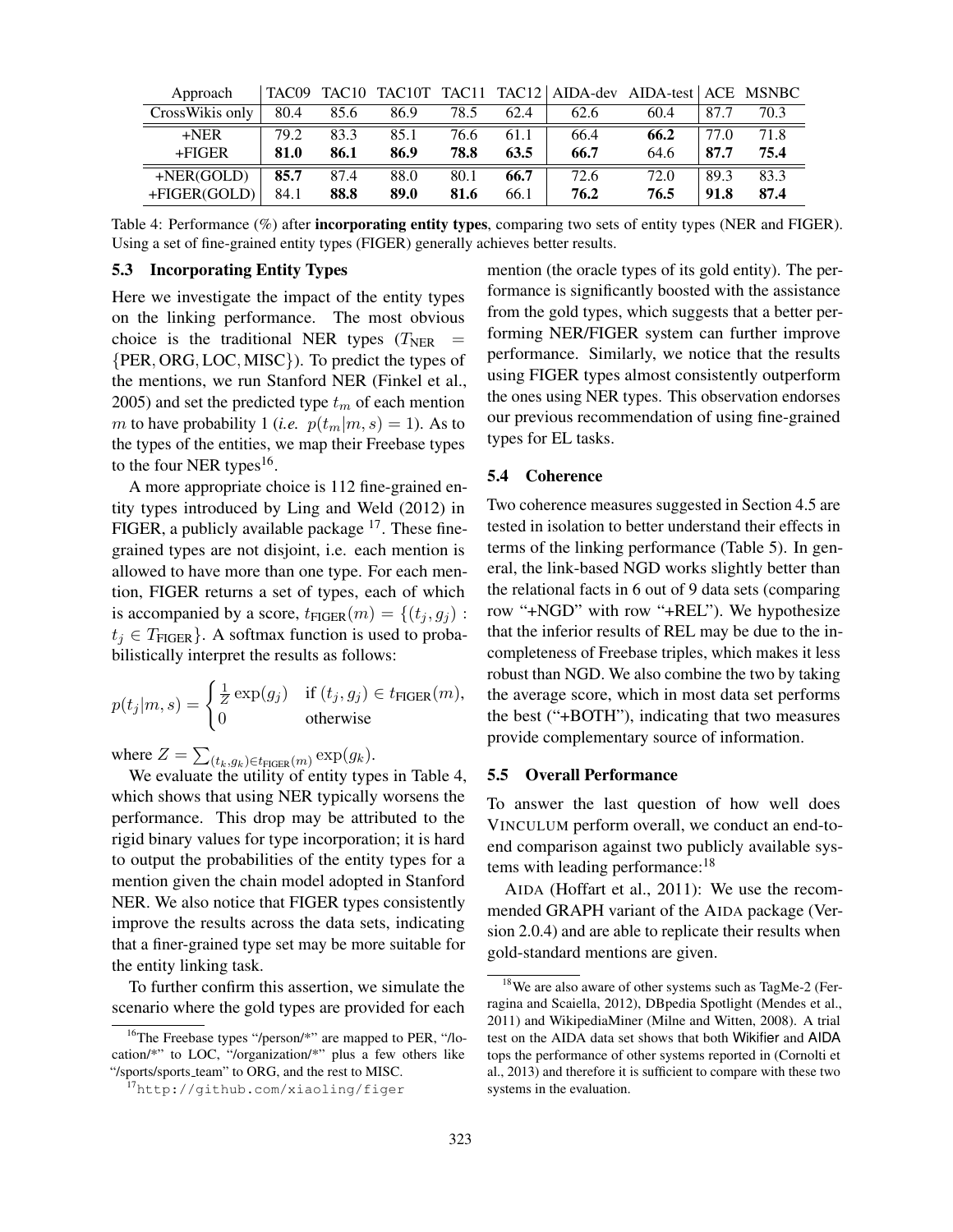|                  |       |      |      |      |      |                                                        | Approach   TAC09 TAC10 TAC10T TAC11 TAC12   AIDA-dev AIDA-test   ACE MSNBC |                   |        |
|------------------|-------|------|------|------|------|--------------------------------------------------------|----------------------------------------------------------------------------|-------------------|--------|
|                  |       |      |      |      |      | $\text{no COH}$   80.9 86.2 87.0 78.6 59.9   68.9 66.3 |                                                                            | $\frac{187.7}{ }$ | - 86.6 |
| $+NGD$           | 81.8  | 85.7 | 86.8 |      |      | 79.7 63.2 69.5                                         | 67.7                                                                       | 88.1              | 86.8   |
| $+REL$           | 81.2  | 86.3 | 87.0 | 79.3 | 63.1 | 69.1                                                   | 66.4                                                                       | 88.5              | 86.1   |
| $+$ BOTH $\perp$ | 181.4 | 86.8 | 87.0 | 79.9 | 63.7 | 69.4                                                   | 67.5                                                                       | 88.5              | 86.9   |

<span id="page-9-1"></span>Table 5: Performance (%) after re-ranking candidates using coherence scores, comparing two **coherence measures** (NGD and REL). "no COH": no coherence based re-ranking is used. "+BOTH": an average of two scores is used for re-ranking. Coherence in general helps: a combination of both measures often achieves the best effect and NGD has a slight advantage over REL.

| Approach        |      |      |      |      |      |      | TAC09 TAC10 TAC10T TAC11 TAC12   AIDA-dev AIDA-test   ACE MSNBC   Overall |      |      |      |
|-----------------|------|------|------|------|------|------|---------------------------------------------------------------------------|------|------|------|
| CrossWikis      | 80.4 | 85.6 | 86.9 | 78.5 | 62.4 | 62.6 | 62.4                                                                      | 87.7 | 70.3 | 75.0 |
| $+FIGER$        | 81.0 | 86.1 | 86.9 | 78.8 | 63.5 | 66.7 | 64.5                                                                      | 87.7 | 75.4 | 76.7 |
| $+Coref$        | 80.9 | 86.2 | 87.0 | 78.6 | 59.9 | 68.9 | 66.3                                                                      | 87.7 | 86.6 | 78.0 |
| +Coherence      | 81.4 | 86.8 | 87.0 | 79.9 | 63.7 | 69.4 | 67.5                                                                      | 88.5 | 86.9 | 79.0 |
| $=$ VINCULUM    |      |      |      |      |      |      |                                                                           |      |      |      |
| <b>AIDA</b>     | 73.2 | 78.6 | 77.5 | 68.4 | 52.0 | 71.9 | 74.8                                                                      | 77.8 | 75.4 | 72.2 |
| <b>WIKIFIER</b> | 79.7 | 86.2 | 86.3 | 82.4 | 64.7 | 72.1 | 69.8                                                                      | 85.1 | 90.1 | 79.6 |

<span id="page-9-2"></span>Table 6: **End-to-end performance** (%): We compare VINCULUM in different stages with two state-of-the-art systems, AIDA and WIKIFIER. The column "Overall" lists the average performance of nine data sets for each approach. CrossWikis appears to be a strong baseline. VINCULUM is 0.6% shy from WIKIFIER, each winning in four data sets; AIDA tops both VINCULUM and WIKIFIER on AIDA-test.

WIKIFIER [\(Cheng and Roth, 2013\)](#page-12-5): We are able to reproduce the reported results on ACE and MSNBC and obtain a close enough  $B^3$ + F1 number on TAC11 (82.4% vs 83.7%). Since WIKIFIER overgenerates mentions and produce links for common concepts, we restrict its output on the AIDA data to the mentions that Stanford NER predicts.

Table [6](#page-9-2) shows the performance of VINCULUM after each stage of candidate generation (Cross-Wikis), entity type prediction (+FIGER), coreference (+Coref) and coherence (+Coherence). The column "Overall" displays the average of the performance numbers for nine data sets for each approach. WIKI-FIER achieves the highest in the overall performance. VINCULUM performs quite comparably, only 0.6% shy from WIKIFIER, despite its simplicity and unsupervised nature. Looking at the performance per data set, VINCULUM and WIKIFIER each is superior in 4 out of 9 data sets while AIDA tops the performance only on AIDA-test. The performance of all the systems on TAC12 is generally lower than on the other dataset, mainly because of a low recall in the candidate generation stage.

We notice that even using CrossWikis alone works pretty well, indicating a strong baseline for future comparisons. The entity type prediction provides the highest boost on performance, an absolute 1.7% increase, among other subcomponents. The coreference stage and the coherence stage also give a reasonable lift.

In terms of running time, VINCULUM runs reasonably fast. For a document with 20-40 entity mentions on average, VINCULUM takes only a few seconds to finish the linking process on one single thread.

### <span id="page-9-0"></span>5.6 System Analysis

We outline the differences between the three system architectures in Table [7.](#page-10-0) For identifying mentions to link, both VINCULUM and AIDA rely solely on NER detected mentions, while WIKIFIER additionally includes common noun phrases, and trains a classifier to determine whether a mention should be linked. For candidate generation, CrossWikis provides better coverage of entity mentions. For example, in Figure [3,](#page-7-5) we observe a recall of 93.2% at a cut-off of 30 by CrossWikis, outperforming 90.7% by AIDA's dictionary. Further, [Hoffart et al. \(2011\)](#page-12-6) report a precision of 65.84% using gold mentions on AIDAtest, while CrossWikis achieves a higher precision at 69.24%. Both AIDA and WIKIFIER use coarse NER types as features, while VINCULUM incorporates fine-grained types that lead to dramatically improved performance, as shown in Section [5.3.](#page-8-0) The differences in Coreference and Coherence are not cru-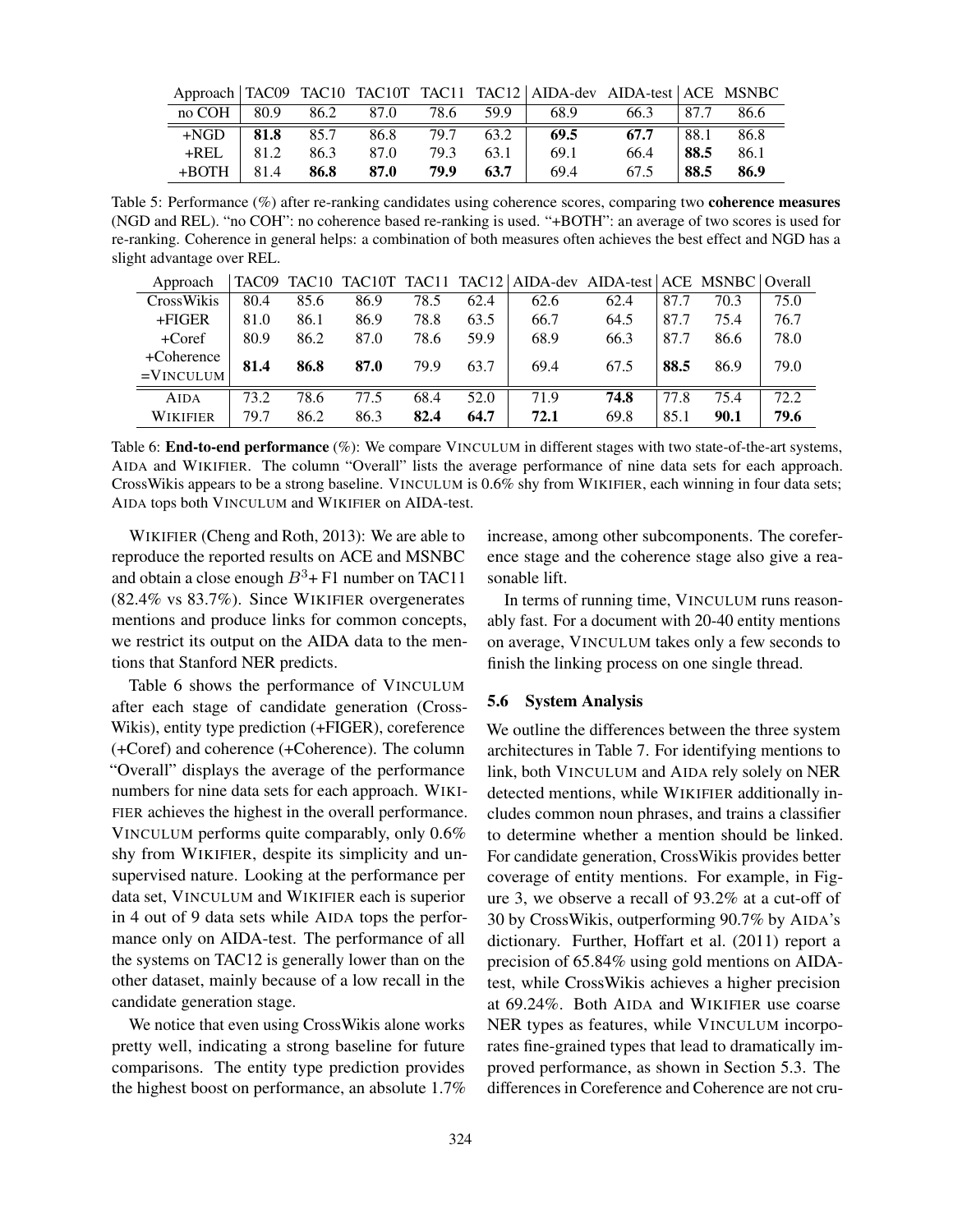|                           | <b>VINCULUM</b>                         | <b>AIDA</b>                   | <b>WIKIFIER</b>                         |
|---------------------------|-----------------------------------------|-------------------------------|-----------------------------------------|
| <b>Mention Extraction</b> | <b>NER</b>                              | <b>NER</b>                    | NER, noun phrases                       |
| Candidate Generation      | CrossWikis                              | an intra-Wikipedia dictionary | an intra-Wikipedia dictionary           |
| <b>Entity Types</b>       | <b>FIGER</b>                            | <b>NER</b>                    | <b>NER</b>                              |
| Coreference               | find the representative mention         |                               | re-rank the candidates                  |
| Coherence                 | link-based similarity, relation triples | link-based similarity         | link-based similarity, relation triples |
| Learning                  | unsupervised                            | trained on AIDA               | trained on a Wikipedia sample           |

<span id="page-10-0"></span>Table 7: Comparison of entity linking pipeline architectures. VINCULUM components are described in detail in Section [4,](#page-4-0) and correspond to Figure [2.](#page-5-0) Components found to be most useful for VINCULUM are highlighted.

cial to performance, as they each provide relatively small gains. Finally, VINCULUM is an unsupervised system whereas AIDA and WIKIFIER are trained on labeled data. Reliance on labeled data can often hurt performance in the form of overfitting and/or inconsistent annotation guidelines; AIDA's lower performance on TAC datasets, for instance, may be caused by the different data/label distribution of its training data from other datasets (*e.g.* CoNLL-2003 contains many scoreboard reports without complete sentences, and the more specific entities as annotations for metonymic mentions).

We analyze the errors made by VINCULUM and categorize them into six classes (Table [8\)](#page-11-0). "Metonymy" consists of the errors where the mention is metonymic but the prediction links to its literal name. The errors in "Wrong Entity Types" are mainly due to the failure to recognize the correct entity type of the mention. In Table [8'](#page-11-0)s example, the link would have been right if FIGER had correctly predicted the airport type. The mistakes by the coreference system often propagate and lead to the errors under the "Coreference" category. The "Context" category indicates a failure of the linking system to take into account general contextual information other than the fore-mentioned categories. "Specific Labels" refers to the errors where the gold label is a specific instance of a general entity, includes instances where the prediction is the parent company of the gold entity or where the gold label is the township whereas the prediction is the city that corresponds to the township. "Misc" accounts for the rest of the errors. In the example, usually the location name appearing in the byline of a news article is a city name; and VINCULUM, without knowledge of this convention, mistakenly links to a state with the same name.

The distribution of errors shown in Table [9](#page-11-1) provides valuable insights into VINCULUM's varying performance across the nine datasets. First, we observe a notably high percentage of metonymy-related errors. Since many of these errors are caused due to incorrect type prediction by FIGER, improvements in type prediction for metonymic mentions can provide substantial gains in future. The especially high percentage of metonymic mentions in the AIDA datasets thus explains VINCULUM's lower perfomance there (see Table [6\)](#page-9-2).

Second, we note that VINCULUM makes quite a number of "Context" errors on the TAC11 and TAC12 datasets. One possible reason is that when highly ambiguous mentions have been intentionally selected, link-based similarity and relational triples are insufficient for capturing the context. For example, in "... while returning from Freeport to Portland. (TAC)", the mention "Freeport"is unbounded by the state, one needs to know that it's more likely to have both "Freeport" and "Portland" in the same state  $(i.e.$  Maine) to make a correct prediction  $19$ . Another reason may be TAC's higher percentage of Web documents; since contextual information is more scattered in Web text than in newswire documents, this increases the difficulty of context modeling. We leave a more sophisticated context model for future work [\(Chisholm and Hachey, 2015;](#page-12-17) [Singh et](#page-13-14) [al., 2012\)](#page-13-14).

Since "Specific Labels", "Metonymy", and "Wrong Entity Types" correspond to the annotation issues discussed in Sections [3.2,](#page-3-4) [3.3,](#page-4-4) and [3.4,](#page-4-3) the distribution of errors are also useful in studying annotation inconsistencies. The fact that the errors vary considerably across the datasets, for instance, VINCULUM makes many more "Specific Labels" mistakes in ACE and MSNBC, strongly suggests that annotation guidelines have a considerable impact on the final performance. We also observe that annotation inconsistencies also cause reasonable predictions to be treated as a mistake,

<span id="page-10-1"></span><sup>19</sup>*e.g.* [Cucerzan \(2012\)](#page-12-18) use geo-coordinates as features.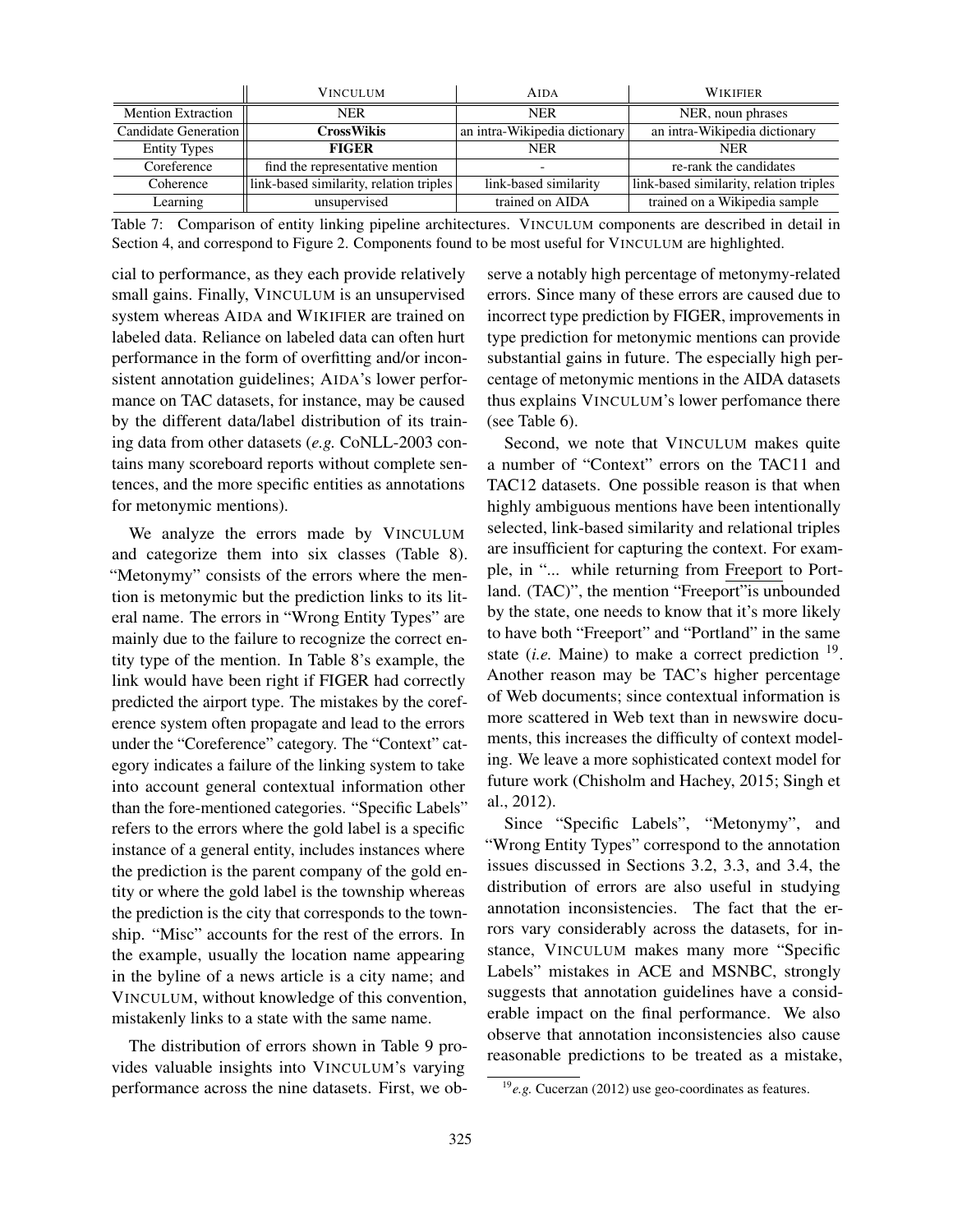| Category           | Example                                                                                      | Gold Label              | Prediction            |  |
|--------------------|----------------------------------------------------------------------------------------------|-------------------------|-----------------------|--|
| Metonymy           | South Africa managed to avoid a fifth successive defeat in 1996 at the                       | Africa<br>South         | national South Africa |  |
|                    | hands of the All Blacks                                                                      | rugby union team        |                       |  |
| Wrong Entity Types | Instead of Los Angeles International, for example, consider flying into                      | <b>Bob Hope Airport</b> | Burbank, California   |  |
|                    | Burbank or John Wayne Airport                                                                |                         |                       |  |
| Coreference        | It is about his mysterious father, Barack Hussein Obama, an imperious Barack Obama Sr.       |                         | <b>Barack Obama</b>   |  |
|                    | if alluring voice gone distant and then missing.                                             |                         |                       |  |
| Context            | Scott Walker removed himself from the race, but Green never really Scott Walker (politician) |                         | Scott Walker (singer) |  |
|                    | stirred the passions of former Walker supporters, nor did he garner out-                     |                         |                       |  |
|                    | sized support "outstate".                                                                    |                         |                       |  |
| Specific Labels    | What we like would be Seles, (Olympic champion Lindsay) Davenport                            | 1996 Summer Olympics    | <b>Olympic Games</b>  |  |
|                    | and Mary Joe Fernandez.                                                                      |                         |                       |  |
| Misc               | NEW YORK 1996-12-07                                                                          | New York City           | New York              |  |

<span id="page-11-0"></span>Table 8: We divide linking errors into six error categories and provide an example for each class.

| <b>Error Category</b>     |          |          |          |          |          |          | TAC09 TAC10 TAC10T TAC11 TAC12 AIDA-dev AIDA-test ACE |          | <b>MSNBC</b> |
|---------------------------|----------|----------|----------|----------|----------|----------|-------------------------------------------------------|----------|--------------|
| Metonymy                  | $16.7\%$ | $0.0\%$  | $3.3\%$  | $0.0\%$  | $0.0\%$  | $60.0\%$ | $60.0\%$                                              | 5.3%     | $20.0\%$     |
| <b>Wrong Entity Types</b> | $13.3\%$ | 23.3%    | 20.0%    | $6.7\%$  | $10.0\%$ | $6.7\%$  | $10.0\%$                                              | 31.6%    | 5.0%         |
| Coreference               | 30.0%    | 6.7%     | $20.0\%$ | 6.7%     | $3.3\%$  | $0.0\%$  | $0.0\%$                                               | $0.0\%$  | $20.0\%$     |
| Context                   | 30.0%    | 26.7%    | 26.7%    | 70.0%    | 70.0%    | 13.3%    | $16.7\%$                                              | 15.8%    | $15.0\%$     |
| Specific Labels           | 6.7%     | $36.7\%$ | $16.7\%$ | $10.0\%$ | $3.3\%$  | $3.3\%$  | $3.3\%$                                               | 36.9%    | $25.0\%$     |
| Misc                      | $3.3\%$  | $6.7\%$  | $13.3\%$ | $6.7\%$  | $13.3\%$ | $16.7\%$ | $10.0\%$                                              | $10.5\%$ | $15.0\%$     |
| # of examined errors      | 30       | 30       | 30       | 30       | 30       | 30       | 30                                                    | 19       | 20           |

<span id="page-11-1"></span>Table 9: Error analysis: We analyze a random sample of 250 of VINCULUM's errors, categorize the errors into six classes, and display the frequencies of each type across the nine datasets.

for example, AIDA predicts KB:West Virginia Mountaineers football for "..., Alabama offered the job to Rich Rodriguez, but he decided to stay at West Virginia. (MSNBC)" but the gold label is KB: West Virginia University.

# 6 Related Work

Most related work has been discussed in the earlier sections; see [Shen et al. \(2014\)](#page-13-15) for an EL survey. Two other papers deserve comparison. [Cornolti et al.](#page-12-12) [\(2013\)](#page-12-12) present a variety of evaluation measures and experimental results on five systems compared headto-head. In a similar spirit, [Hachey et al. \(2014\)](#page-12-19) provide an easy-to-use evaluation toolkit on the AIDA data set. In contrast, our analysis focuses on the problem definition and annotations, revealing the lack of consistent evaluation and a clear annotation guideline. We also show an extensive set of experimental results conducted on nine data sets as well as a detailed ablation analysis to assess each subcomponent of a linking system.

## 7 Conclusion and Future Work

Despite recent progress in Entity Linking, the community has had little success in reaching an agreement on annotation guidelines or building a standard

benchmark for evaluation. When complex EL systems are introduced, there are limited ablation studies for readers to interpret the results. In this paper, we examine 9 EL data sets and discuss the inconsistencies among them. To have a better understanding of an EL system, we implement a simple yet effective, unsupervised system, VINCULUM, and conduct extensive ablation tests to measure the relative impact of each component. From the experimental results, we show that a strong candidate generation component (CrossWikis) leads to a surprisingly good result; using fine-grained entity types helps filter out incorrect links; and finally, a simple unsupervised system like VINCULUM can achieve comparable performance with existing machine-learned linking systems and, therefore, is suitable as a strong baseline for future research.

There are several directions for future work. We hope to catalyze agreement on a more precise EL annotation guideline that resolves the issues discussed in Section [3.](#page-3-0) We would also like to use crowdsourcing [\(Bragg et al., 2014\)](#page-12-20) to collect a large set of these annotations for subsequent evaluation. Finally, we hope to design a joint model that avoids cascading errors from the current pipeline [\(Wick et al., 2013;](#page-13-16) [Durrett and Klein, 2014\)](#page-12-4).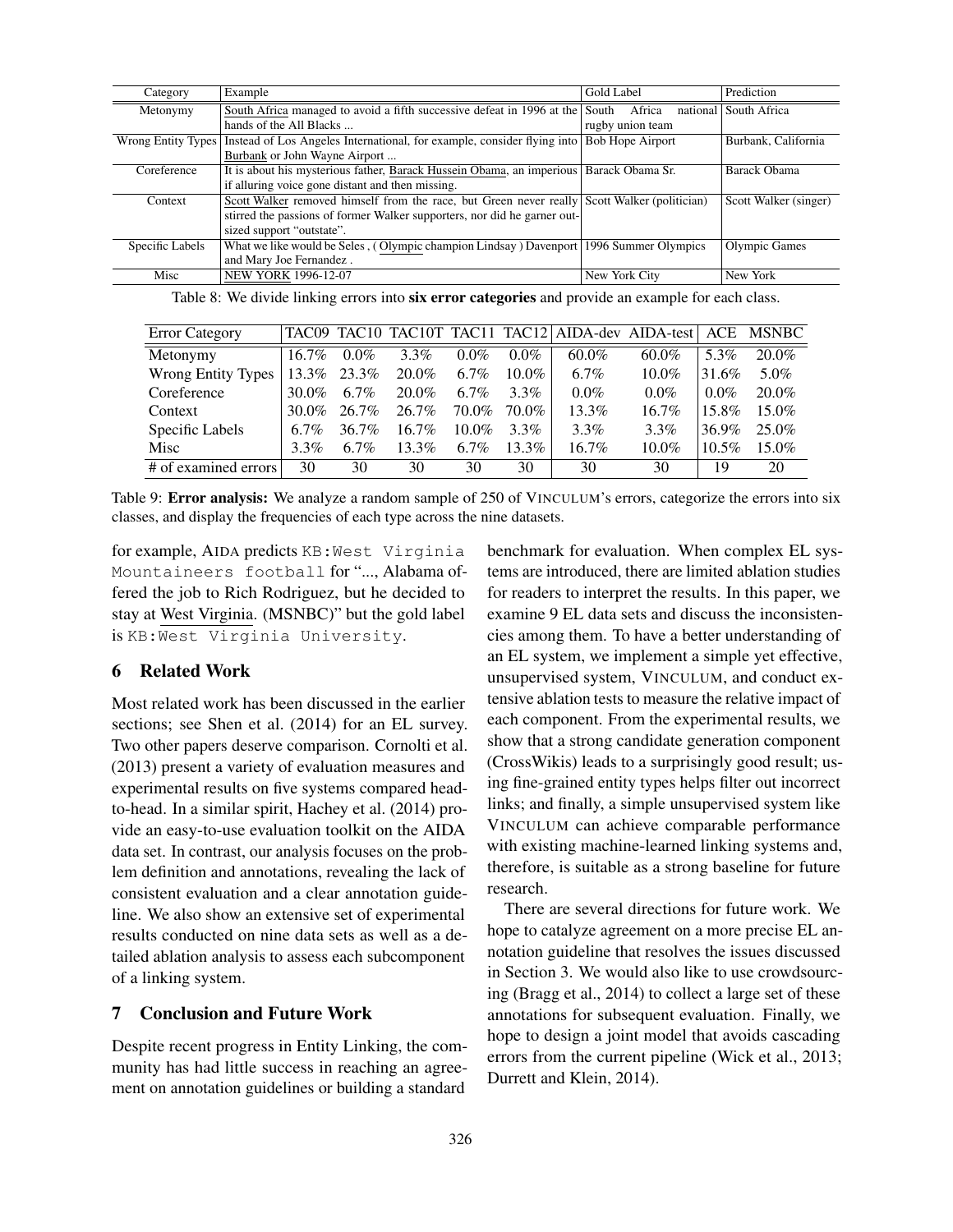Acknowledgements The authors thank Luke Zettlemoyer, Tony Fader, Kenton Lee, Mark Yatskar for constructive suggestions on an early draft and all members of the LoudLab group and the LIL group for helpful discussions. We also thank the action editor and the anonymous reviewers for valuable comments. This work is supported in part by the Air Force Research Laboratory (AFRL) under prime contract no. FA8750-13-2-0019, an ONR grant N00014- 12-1-0211, a WRF / TJ Cable Professorship, a gift from Google, an ARO grant number W911NF-13- 1-0246, and by TerraSwarm, one of six centers of STARnet, a Semiconductor Research Corporation program sponsored by MARCO and DARPA. Any opinions, findings, and conclusion or recommendations expressed in this material are those of the author(s) and do not necessarily reflect the view of DARPA, AFRL, or the US government.

## References

- <span id="page-12-20"></span>Jonathan Bragg, Andrey Kolobov, and Daniel S Weld. 2014. Parallel task routing for crowdsourcing. In *Second AAAI Conference on Human Computation and Crowdsourcing*.
- <span id="page-12-5"></span>Xiao Cheng and Dan Roth. 2013. Relational inference for wikification. In *EMNLP*.
- <span id="page-12-17"></span>Andrew Chisholm and Ben Hachey. 2015. Entity disambiguation with web links. *Transactions of the Association for Computational Linguistics*, 3:145–156.
- <span id="page-12-12"></span>Marco Cornolti, Paolo Ferragina, and Massimiliano Ciaramita. 2013. A framework for benchmarking entityannotation systems. In *Proceedings of the 22nd international conference on World Wide Web*, pages 249–260. International World Wide Web Conferences Steering Committee.
- <span id="page-12-0"></span>Mark Craven and Johan Kumlien. 1999. Constructing biological knowledge bases by extracting information from text sources. In *Proceedings of the Seventh International Conference on Intelligent Systems for Molecular Biology (ISMB-1999)*, pages 77–86.
- <span id="page-12-7"></span>S. Cucerzan. 2007. Large-scale named entity disambiguation based on wikipedia data. In *Proceedings of EMNLP-CoNLL*, volume 2007, pages 708–716.
- <span id="page-12-18"></span>Silviu Cucerzan. 2012. The msr system for entity linking at tac 2012. In *Text Analysis Conference 2012*.
- <span id="page-12-4"></span>Greg Durrett and Dan Klein. 2014. A joint model for entity analysis: Coreference, typing, and linking. *Transactions of the Association for Computational Linguistics*, 2:477–490.
- <span id="page-12-16"></span>Paolo Ferragina and Ugo Scaiella. 2012. Fast and accurate annotation of short texts with wikipedia pages. *IEEE Software*, 29(1):70–75.
- <span id="page-12-15"></span>J.R. Finkel, T. Grenager, and C. Manning. 2005. Incorporating non-local information into information extraction systems by gibbs sampling. In *Proceedings of the 43rd Annual Meeting on Association for Computational Linguistics*, pages 363–370. Association for Computational Linguistics.
- <span id="page-12-19"></span>Ben Hachey, Joel Nothman, and Will Radford. 2014. Cheap and easy entity evaluation. In *ACL*.
- <span id="page-12-3"></span>Hannaneh Hajishirzi, Leila Zilles, Daniel S. Weld, and Luke Zettlemoyer. 2013. Joint Coreference Resolution and Named-Entity Linking with Multi-pass Sieves. In *EMNLP*.
- <span id="page-12-9"></span>Xianpei Han and Le Sun. 2012. An entity-topic model for entity linking. In *Proceedings of the 2012 Joint Conference on Empirical Methods in Natural Language Processing and Computational Natural Language Learning*, pages 105–115. Association for Computational Linguistics.
- <span id="page-12-10"></span>Zhengyan He, Shujie Liu, Mu Li, Ming Zhou, Longkai Zhang, and Houfeng Wang. 2013a. Learning entity representation for entity disambiguation. *Proc. ACL2013*.
- <span id="page-12-11"></span>Zhengyan He, Shujie Liu, Yang Song, Mu Li, Ming Zhou, and Houfeng Wang. 2013b. Efficient collective entity linking with stacking. In *EMNLP*, pages 426–435.
- <span id="page-12-6"></span>Johannes Hoffart, Mohamed A. Yosef, Ilaria Bordino, Hagen Fürstenau, Manfred Pinkal, Marc Spaniol, Bilyana Taneva, Stefan Thater, and Gerhard Weikum. 2011. Robust disambiguation of named entities in text. In *Proceedings of the Conference on Empirical Methods in Natural Language Processing*, pages 782–792. Association for Computational Linguistics.
- <span id="page-12-14"></span>Johannes Hoffart, Yasemin Altun, and Gerhard Weikum. 2014. Discovering emerging entities with ambiguous names. In *Proceedings of the 23rd international conference on World wide web*, pages 385–396. International World Wide Web Conferences Steering Committee.
- <span id="page-12-1"></span>Raphael Hoffmann, Congle Zhang, Xiao Ling, Luke Zettlemoyer, and Daniel S Weld. 2011. Knowledgebased weak supervision for information extraction of overlapping relations. In *Proceedings of the 49th Annual Meeting of the Association for Computational Linguistics: Human Language Technologies*, volume 1, pages 541–550.
- <span id="page-12-13"></span>Heng Ji, Ralph Grishman, Hoa Trang Dang, Kira Griffitt, and Joe Ellis. 2010. Overview of the tac 2010 knowledge base population track. In *Text Analysis Conference (TAC 2010)*.
- <span id="page-12-2"></span>Mitchell Koch, John Gilmer, Stephen Soderland, and Daniel S Weld. 2014. Type-aware distantly supervised relation extraction with linked arguments. In *EMNLP*.
- <span id="page-12-8"></span>Sayali Kulkarni, Amit Singh, Ganesh Ramakrishnan, and Soumen Chakrabarti. 2009. Collective annotation of Wikipedia entities in web text. In *Proceedings of the*